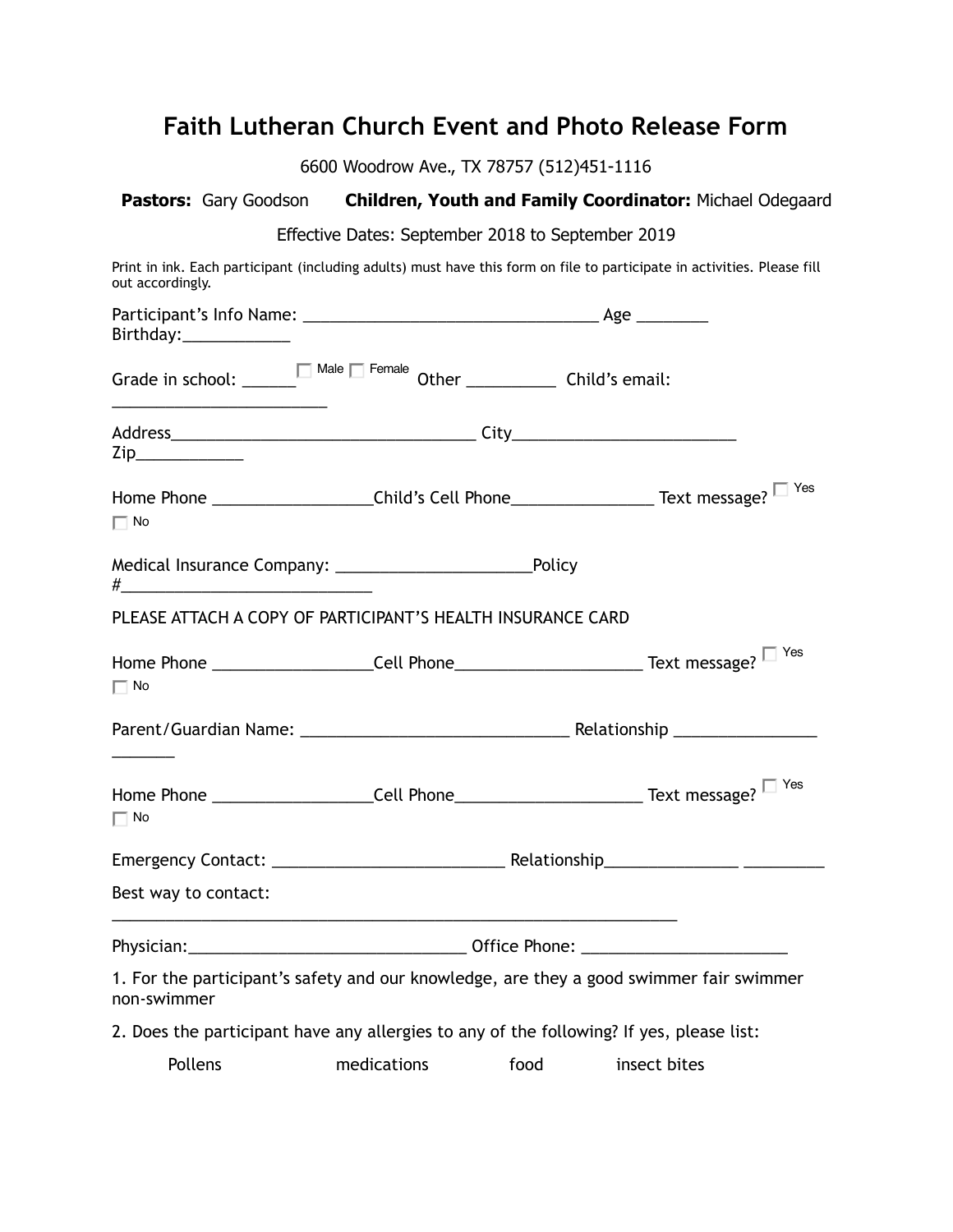3. Does the participant suffer from, or has ever experienced, or is being treated for the following:

Asthma Epilepsy/seizure disorder Heart disorder Diabetes

Frequently Upset Stomach Other\_\_\_\_\_\_\_\_\_\_\_\_\_\_\_\_\_\_\_\_\_\_\_\_\_\_\_\_\_\_\_\_\_\_\_

4. Date of last tetanus shot:

5. Does the participant wear: glasses contact lenses hearing aid braces/retainer?

6. Please list and explain any major illnesses the participant experienced during the last year:

7. Should the participant's activities be restricted for any reason? Please explain:

8. List the medications the participant takes regularly. Include all pertinent information, including dosage, times taken, etc.

**If medications will be taken during a Youth event, they must be turned in to Michael Odegaard prior to the event and he will distribute them at the times indicated on prescription labels.** 

## **Release and Indemnity Agreement**

\_\_\_\_\_\_\_\_\_\_\_\_\_\_\_\_\_\_\_\_\_\_\_\_ (participant) has my permission to attend all activities sponsored or participated in by Faith Lutheran Church and ride with drivers designated be the pastor, employee, staff, chaperon, agent or other volunteer of FLC.

I also grant permission to the staff member in charge of the event or his/her designee to seek and authorize medical attention for the named participant and release Bethany Lutheran Church, its pastors, employees, church council, volunteers, agents, and chaperons from any and all liability for personal injury, death and damages suffered by the named participant and agree to indemnify and hold harmless Bethany Lutheran Church, its pastors, employees, church council, volunteers, agents, and chaperons from any and all liability for personal injury, death and damages suffered by the named participant. I authorize and direct Faith Lutheran Church, through its pastors, employees, staff, volunteers, agents, and chaperons to consent to any and all medical and other emergency services the pastor, employee, volunteer, agent, and/or chaperon, in his or her sole discretion, may deem necessary or desirable for my child or other person over whom I have legal custody or guardianship.

In the event of emergency transportation and/or treatment by a physician or other health care professionals, I release Faith Lutheran Church, its pastors, employees, council, staff, chaperons, and volunteers from any and all claims, demands, or suits for all bodily injury, death or damages arising from or out of the giving of such consent and the rendering of such transportation or health care services to my child or person over whom I have legal custody or guardianship. I acknowledge and agree that I will be responsible for the cost of all transportation and health care services rendered my child or person over whom I have legal custody or guardianship and agree to indemnify and hold harmless Faith Lutheran Church, its pastors, employees, council, staff, agents, chaperons, and volunteers from the cost of all transportation and health care services rendered my child or person over whom I have legal custody or guardianship.